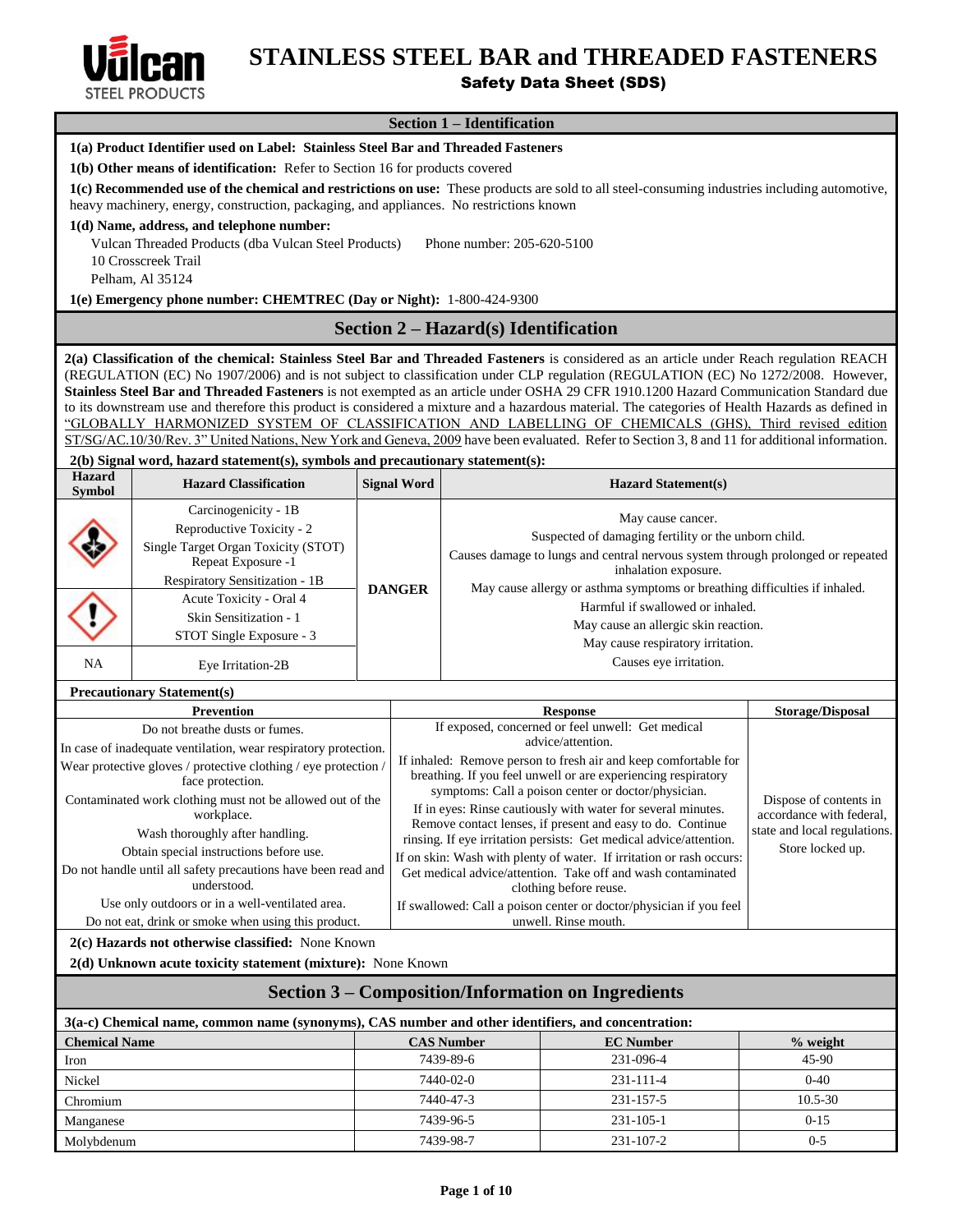

### **Section 3 – Composition/Information on Ingredients (continued)**

| 3(a-c) Chemical name, common name (synonyms), CAS number and other identifiers, and concentration (continued): |                   |                  |            |  |  |
|----------------------------------------------------------------------------------------------------------------|-------------------|------------------|------------|--|--|
| <b>Chemical Name</b>                                                                                           | <b>CAS Number</b> | <b>EC</b> Number | $%$ weight |  |  |
| Copper                                                                                                         | 7440-50-8         | $231 - 159 - 6$  | $0 - 5$    |  |  |
| Silicon                                                                                                        | 7440-21-3         | $231 - 130 - 8$  | $0 - 3$    |  |  |
| Aluminum                                                                                                       | 7429-90-5         | 231-072-3        | $0-1$      |  |  |
| Cobalt                                                                                                         | 7440-48-4         | 231-158-0        | $0-1$      |  |  |
| Titanium                                                                                                       | 7440-32-6         | $231 - 142 - 3$  | $0-1$      |  |  |

**EC** - European Community

**CAS** - Chemical Abstract Service

Note: Commercial steel products contain small amounts of various constituents in addition to those listed. These small quantities are frequently referred to as "trace" or "residual" constituents that generally originate in the raw materials used. Product surface may have trace amounts of lubricant used during processing that may contain machine oil.

### **Section 4 – First-aid Measures**

4(a) Description of necessary measures:

- **Inhalation: Stainless Steel Bar and Threaded Fasteners** as sold/shipped is not a likely form of exposure. However, during further processing (welding, grinding, burning, etc.), If inhaled: Remove person to fresh air and keep comfortable for breathing. If you feel unwell or are experiencing respiratory symptoms: Call a poison center or doctor/physician.
- **Eye Contact: Stainless Steel Bar and Threaded Fasteners** as sold/shipped is not a likely form of exposure. However, during further processing (welding, grinding, burning, etc.), If in eyes: Rinse cautiously with water for several minutes. Remove contact lenses, if present and easy to do. Continue rinsing. If eye irritation persists: Get medical advice/attention.
- **Skin Contact:** If on skin: Wash thoroughly after handling. Wash with plenty of water. If irritation or rash occurs: Get medical advice/attention. Take off and wash contaminated clothing before reuse. If exposed, concerned or feel unwell: Get medical advice/attention.
- **Ingestion: Stainless Steel Bar and Threaded Fasteners** as sold/shipped is not a likely form of exposure. However, during further processing (welding, grinding, burning, etc.), If swallowed: Call a poison center/doctor if you feel unwell. Rinse mouth. If exposed, concerned or feel unwell: Get medical advice/attention.

4(b) Most important symptoms/effects, acute and delayed (chronic):

- **Inhalation: Stainless Steel Bar and Threaded Fasteners** as sold/shipped is not likely to present an acute or chronic health effect.
- **Eye: Stainless Steel Bar and Threaded Fasteners** as sold/shipped is not likely to present an acute or chronic health effect.
- **Skin: Stainless Steel Bar and Threaded Fasteners** as sold/shipped is not likely to present an acute or chronic health effect.

• **Ingestion: Stainless Steel Bar and Threaded Fasteners** as sold/shipped is not likely to present an acute or chronic health effect.

However, during further processing (welding, grinding, burning, etc.), individual components may illicit an acute or chronic health effect. Refer to Section 11-Toxicological Information.

**4(c) Immediate Medical Attention and Special Treatment:** None Known

### **Section 5 – Fire-fighting Measures**

**5(a) Suitable (and unsuitable) Extinguishing Media:** Not Applicable for **Stainless Steel Bar and Threaded Fasteners** as sold/shipped. Use extinguishers appropriate for surrounding materials.

**5(b) Specific Hazards arising from the chemical:** Not Applicable for **Stainless Steel Bar and Threaded Fasteners** as sold/shipped. Do not use water on molten metal.

**5(c) Special protective equipment and precautions for fire-fighters:** Self-contained MSHA/NIOSH approved respiratory protection and full protective clothing should be worn when fumes and/or smoke from fire are present. Heat and flames cause emittance of acrid smoke and fumes. Do not release runoff from fire control methods to sewers or waterways. Firefighters should wear full face-piece self-contained breathing apparatus and chemical protective clothing with thermal protection. Direct water stream will scatter and spread flames and, therefore, should not be used.

### **Section 6 - Accidental Release Measures**

**6(a) Personal Precautions, Protective Equipment and Emergency Procedures:** Not Applicable for Stainless **Steel Bar and Threaded Fasteners** as sold/shipped. For spills involving finely divided particles, clean-up personnel should be protected against contact with eyes and skin. If material is in a dry state, avoid inhalation of dust. Fine, dry material should be removed by vacuuming or wet sweeping methods to prevent spreading of dust. Avoid using compressed air. Do not release into sewers or waterways. Collect material in appropriate, labeled containers for recovery or disposal in accordance with federal, state, and local regulations.

**6(b) Methods and materials for containment and clean up:** Not Applicable for **Stainless Steel Bar and Threaded Fasteners** as sold/shipped. Collect material in appropriate, labeled containers for recovery or disposal in accordance with federal, state, and local regulations. Follow applicable OSHA regulations (29 CFR 1910.120) and all other pertinent state and federal requirements.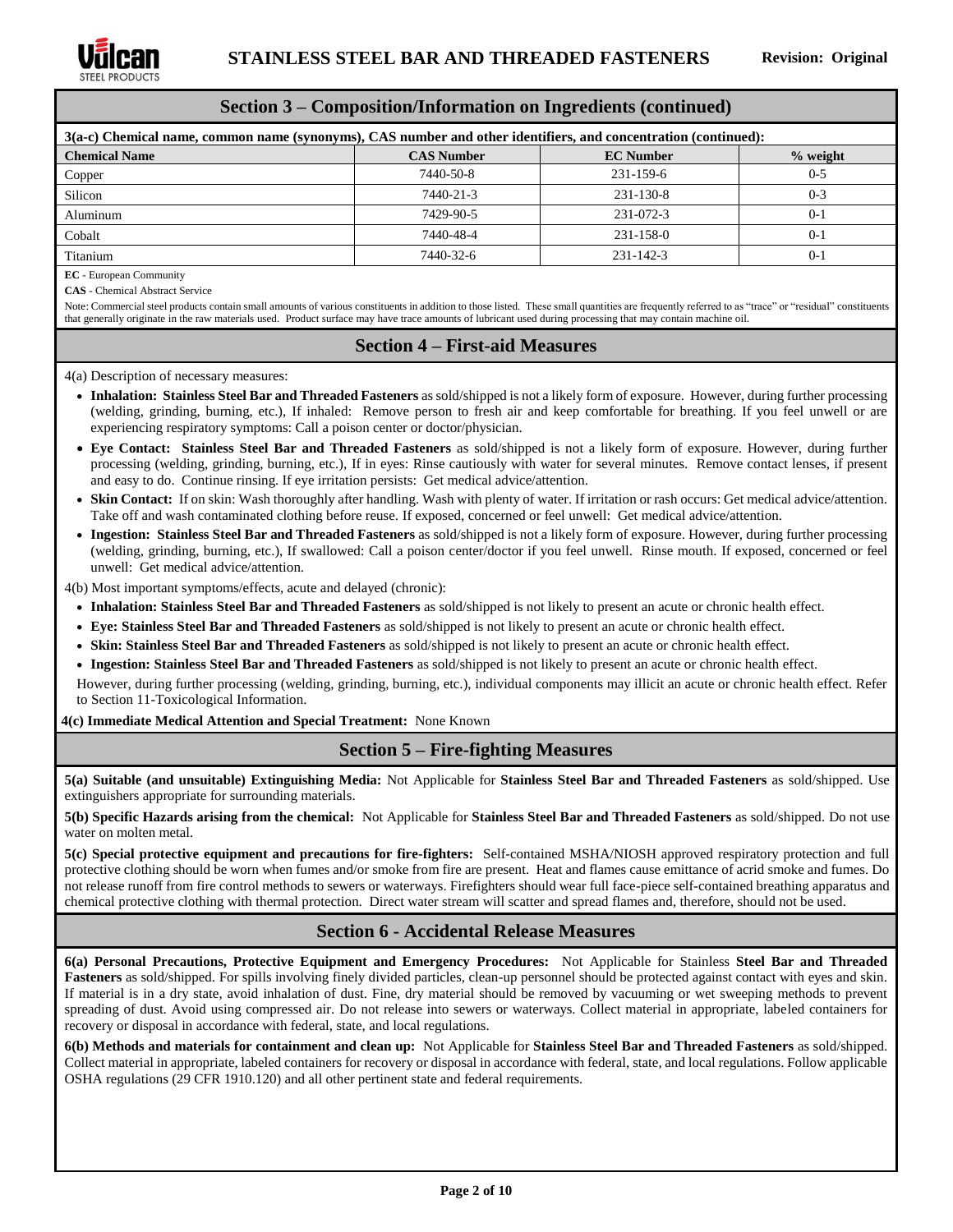

### **Section 7 – Handling and Storage**

**7(a) Precautions for safe handling:** Not Applicable for **Stainless Steel Bar and Threaded Fasteners** as sold/shipped, however further processing (welding, burning, grinding, etc.) with the potential for generating high concentrations of airborne particulates should be evaluated and controlled as necessary. Obtain special instructions before use. Do not handle until all safety precautions have been read and understood. Use only outdoors or in well ventilated areas. Practice good housekeeping. Avoid breathing metal fumes and/or dust. Do not eat, drink or smoke when using this product.

**7(b) Conditions for safe storage, including any incompatibilities:** Store away from acids and incompatible materials. Store in well ventilated place. Keep container tightly closed. If feasible, store locked up.

### **Section 8 – Exposure Controls / Personal Protection**

**8(a) Occupational Exposure Limits (OELs): Stainless Steel Bar and Threaded Fasteners** as sold/shipped in its physical form does not present an inhalation, ingestion or contact hazard, nor would any of the following exposure data apply. However, operations such as high temperature (burning, welding), sawing, brazing, machining and grinding may produce fumes and/or particulates. The following exposure limits are offered as reference, for an experience industrial hygienist to review.

| <b>Ingredients</b> | OSHA PEL <sup>1</sup>                                                                                                                                                                                                                                                                             | ACGIH TLV $^2$                                                                                                                                                                                                                                                                                                                                                                                    | NIOSH REL $^3$                                                                                                                                                            | IDLH $4$                                                                                                               |
|--------------------|---------------------------------------------------------------------------------------------------------------------------------------------------------------------------------------------------------------------------------------------------------------------------------------------------|---------------------------------------------------------------------------------------------------------------------------------------------------------------------------------------------------------------------------------------------------------------------------------------------------------------------------------------------------------------------------------------------------|---------------------------------------------------------------------------------------------------------------------------------------------------------------------------|------------------------------------------------------------------------------------------------------------------------|
| Iron               | $10 \text{ mg/m}^3$ (iron oxide fume)                                                                                                                                                                                                                                                             | 5.0 mg/m <sup>3</sup> (iron oxide, respirable fraction <sup>5</sup> )                                                                                                                                                                                                                                                                                                                             | $5.0 \text{ mg/m}^3$ (iron oxide dust<br>and fume)                                                                                                                        | 2,500 mg/m <sup>3</sup> (as Fe)                                                                                        |
| Nickel             | 1.0 mg/m <sup>3</sup> (metal, insoluble $\&$ soluble<br>compounds, as Ni)                                                                                                                                                                                                                         | $1.5 \text{ mg/m}^3$ (metal, as Ni, as inhalable<br>$fraction6$ )<br>$0.2$ mg/m <sup>3</sup> (insoluble compounds, as Ni,<br>inhalable fraction, inorganic only)<br>0.1 mg/m <sup>3</sup> (soluble compounds, as Ni,<br>inhalable fraction, inorganic only)                                                                                                                                       | $0.015$ mg/m <sup>3</sup> (metal &<br>insoluble and soluble<br>compounds, as Ni)                                                                                          | $10 \text{ mg/m}^3$ (as Ni)                                                                                            |
| Chromium           | $0.5$ mg/m <sup>3</sup> (as Cr II & III, inorganic<br>compounds)<br>$1.0 \text{ mg/m}^3$ (as Cr, metal)<br>$0.005$ mg/m <sup>3</sup> (as Cr VI, inorganic<br>compounds, water soluble & insoluble)<br>"AL" 0.0025 mg/m <sup>3</sup> (as Cr VI, inorganic<br>compounds, water soluble & insoluble) | $0.003$ mg/m <sup>3</sup> (as Cr III, inorganic<br>compounds, inhalation fraction) "DSEN &<br>RSEN" "water-soluble" compounds only<br>$0.5$ mg/m <sup>3</sup> (as Cr, metal, inhalable fraction)<br>$0.0002$ mg/m <sup>3</sup> (as Cr VI, inorganic<br>compounds, water insoluble & insoluble)<br>"STEL" 0.0005 mg/m <sup>3</sup> (as Cr VI, inorganic<br>compounds, water insoluble & insoluble) | $0.5 \text{ mg/m}^3$ (as Cr II & III,<br>inorganic compounds &<br>metal)<br>$0.0002$ mg/m <sup>3</sup> (as Cr VI,<br>inorganic compounds, water<br>insoluble & insoluble) | $250 \text{ mg/m}^3$ (as Cr II &<br>metal)<br>$25 \text{ mg/m}^3$ (as Cr III)<br>$15 \text{ mg/m}^3$ (as Cr VI,<br>Ca) |
| Manganese          | "C" 5.0 mg/m <sup>3</sup> (as fume $\&$ inorganic<br>compounds, as Mn)                                                                                                                                                                                                                            | $0.02$ mg/m <sup>3</sup> (as fume & inorganic<br>compounds, as Mn, respirable fraction)<br>0.1 mg/m <sup>3</sup> (as fume $\&$ inorganic compounds,<br>as Mn, inhalation fraction)                                                                                                                                                                                                                | 1.0 mg/m <sup>3</sup> (as fume $\&$<br>inorganic compounds, as<br>Mn)<br>"STEL" $3.0 \text{ mg/m}^3$ (as fume<br>& inorganic compounds, as<br>Mn)                         | 500 mg/m <sup>3</sup> (as Mn)                                                                                          |
| Molybdenum         | 15 mg/m <sup>3</sup> (as total dust, $PNOR7$ )<br>$5.0 \text{ mg/m}^3$ (as respirable fraction, PNOR)                                                                                                                                                                                             | 10 mg/m <sup>3</sup> (as Mo insoluble compounds,<br>inhalable fraction)<br>$3.0 \text{ mg/m}^3$ (as Mo insoluble compounds,<br>respirable fraction)<br>$0.5 \text{ mg/m}^3$ (as Mo soluble compounds,<br>respirable fraction)                                                                                                                                                                     | <b>NE</b>                                                                                                                                                                 | NE                                                                                                                     |
| Copper             | $0.1$ mg/m <sup>3</sup> (as fume, Cu)<br>1.0 mg/m <sup>3</sup> (as dusts $\&$ mists, Cu)                                                                                                                                                                                                          | $0.2 \text{ mg/m}^3$ (as fume)<br>$1.0 \text{ mg/m}^3$ (as dusts & mists, Cu)                                                                                                                                                                                                                                                                                                                     | $0.1$ mg/m <sup>3</sup> (as fume, Cu)<br>$1.0 \text{ mg/m}^3$ (as dusts & mists,<br>Cu)                                                                                   | 100 mg $Cu/m3$                                                                                                         |
| Silicon            | 15 mg/m <sup>3</sup> (total dust, PNOR)<br>$5.0 \text{ mg/m}^3$ (as respirable fraction, PNOR)                                                                                                                                                                                                    | <b>NE</b>                                                                                                                                                                                                                                                                                                                                                                                         | $10 \text{ mg/m}^3$ (as total dust)<br>$5.0 \text{ mg/m}^3$ (as respirable<br>dust)                                                                                       | <b>NE</b>                                                                                                              |
| Aluminum           | $15 \text{ mg/m}^3$ (as oxide, metal and insoluble<br>compounds, total dust, PNOR)<br>$5.0 \text{ mg/m}^3$ (as oxide, metal and insoluble<br>compounds, respirable fraction, PNOR)                                                                                                                | $1.0 \text{ mg/m}^3$ (as metal and insoluble<br>compounds, respirable fraction)                                                                                                                                                                                                                                                                                                                   | $15 \text{ mg/m}^3$ (as metal and<br>insoluble compounds, total<br>dust)<br>$5.0 \text{ mg/m}^3$ (as metal and<br>insoluble compounds,<br>respirable fraction)            | NE                                                                                                                     |
| Cobalt             | $0.1$ mg/m <sup>3</sup>                                                                                                                                                                                                                                                                           | $0.02 \text{ mg/m}^3$                                                                                                                                                                                                                                                                                                                                                                             | $0.5 \text{ mg/m}^3$                                                                                                                                                      | $20$ mg/m <sup>3</sup> (as Co)                                                                                         |
| Titanium           | 15 mg/m <sup>3</sup> (as $TiO2$ , total dust)                                                                                                                                                                                                                                                     | $10 \text{ mg/m}^3$ (as TiO <sub>2</sub> )                                                                                                                                                                                                                                                                                                                                                        | $LFC8$ (as TiO <sub>2</sub> )                                                                                                                                             | 5,000 mg/m <sup>3</sup> (as $TiO2$ )                                                                                   |

NE – None Established

1. OSHA PELs (Permissible Exposure Limits) are 8-hour TWA (time-weighted average) concentrations unless otherwise noted. A ("C") designation denotes a ceiling limit, which should not be exceeded during any part of the working exposure unless otherwise noted. A Short Term Exposure Limit (STEL) is defined as a 15-minute exposure, which should not be exceeded at any time during a workday. An Action level (AL) is used b[y OSHA](http://www.ilpi.com/msds/ref/osha.html) an[d NIOSH](http://www.ilpi.com/msds/ref/niosh.html) to express a health or physical hazard. They indicate the level of a harmful or toxic substance/activity, which requires medical surveillance, increased industrial hygiene monitoring, or biological monitoring. Action Levels are generally set at one half of the PEL but the actual level may vary from standard to standard. The intent is to identify a level at which the vast majority of randomly sampled exposures will be below the PEL.

2. Threshold Limit Values (TLV) established by the American Conference of Governmental Industrial Hygienists (ACGIH) are 8-hour TWA concentrations unless otherwise noted. ACGIH TLVs are for guideline purposes only and as such are not legal, regulatory limits for compliance purposes. DSEN – May cause dermal sensitization. This notation is used to indicate the potential for dermal sensitization resulting from the interaction of an absorbed agent and ultraviolet light (i.e. photosensitization). RSEN – May cause respiratory sensitization.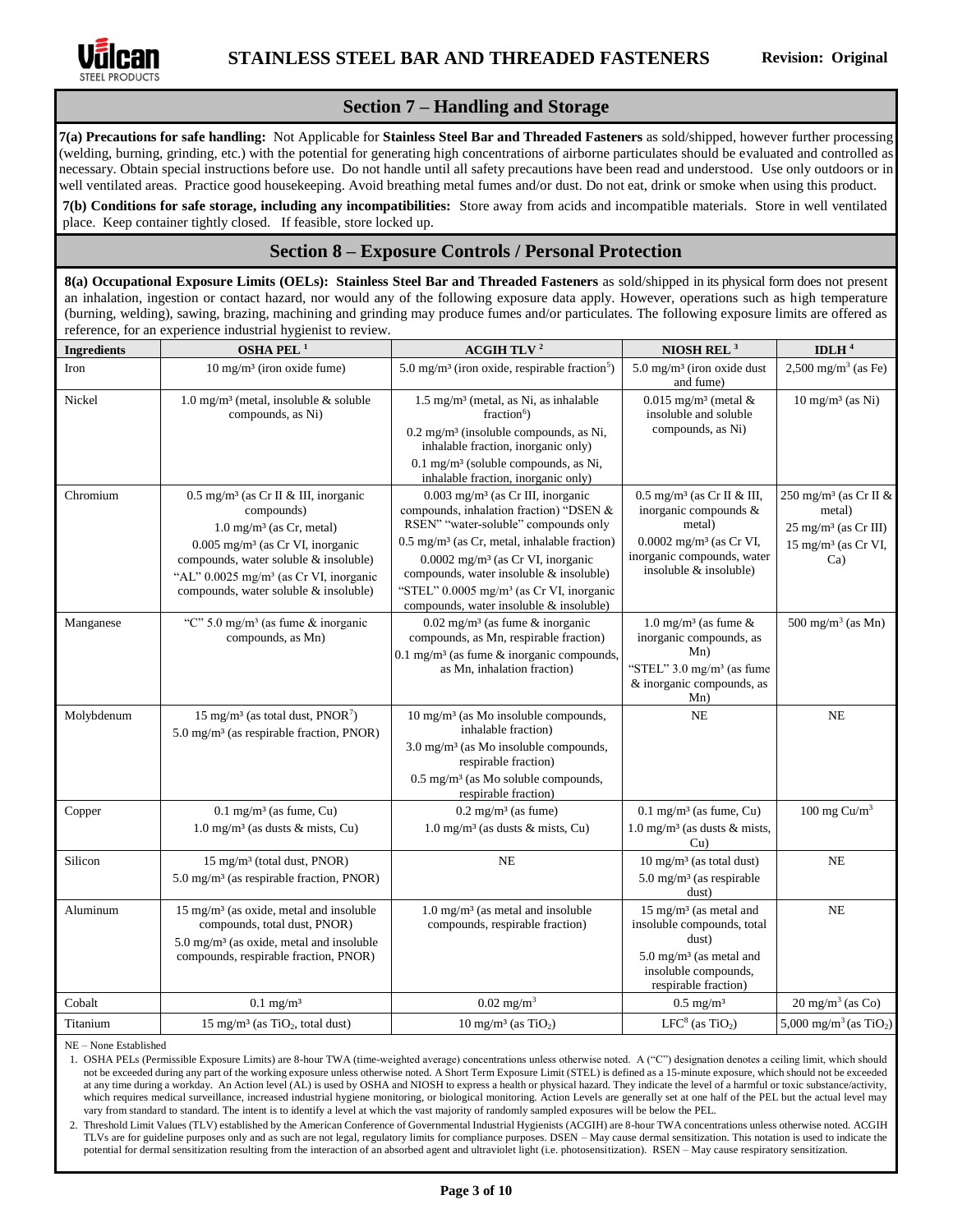

### **Section 8 – Exposure Controls / Personal Protection (continued)**

#### **8(a) Occupational Exposure Limits (OELs) (continued):**

- 3. The National Institute for Occupational Safety and Health Recommended Exposure Limits (NIOSH-REL)- Compendium of Policy and Statements. NIOSH, Cincinnati, OH (1992). NIOSH is the federal agency designated to conduct research relative to occupational safety and health. As is the case with ACGIH TLVs, NIOSH RELs are for guideline purposes only and as such are not legal, regulatory limits for compliance purposes.
- 4. The "immediately dangerous to life or health air concentration values (IDLHs)" are used by NIOSH as part of the respirator selection criteria and were first developed in the mid-1970's by NIOSH. The Documentation for Immediately Dangerous to Life or Health Concentrations (IDLHs) is a compilation of the rationale and sources of information used by NIOSH during the original determination of 387 IDLHs and their subsequent review and revision in 1994. Ca is designated as carcinogen.
- 5. Respirable fraction. The concentration of respirable dust for the application of this limit is to be determined from the fraction passing a size-selector with the characteristics defined in ACGIH 2018 TLVs ® and BEIs ® Appendix D, paragraph C.
- 6. Inhalable fraction. The concentration of inhalable particulate for the application of this TLV is to be determined from the fraction passing a size-selector with the characteristics defined in the ACGIH 2018 TLVs ® and BEIs ® (Biological Exposure Indices) Appendix D, paragraph A.
- 7. PNOR (Particulates Not Otherwise Regulated). All inert or nuisance dusts, whether mineral, inorganic, or organic, not listed specifically by substance name are covered by a limit which is the same as the inert or nuisance dust limit of 15 mg/m<sup>3</sup> for total dust and 5.0 mg/m<sup>3</sup> for the respirable fraction.
- 8. LFC Lowest Feasible Concentration, Refer to Section 11, Toxicological Information.

**8(b) Appropriate Engineering Controls:** Use controls as appropriate to minimize exposure to metal fumes and dusts during handling operations. Provide general or local exhaust ventilation systems to minimize airborne concentrations. Local exhaust is necessary for use in enclosed or confined spaces. Provide sufficient general/local exhaust ventilation in pattern/volume to control inhalation exposures below current exposure limits.

#### **8(c) Individual Protection Measures:**

Respiratory Protection: Seek professional advice prior to respirator selection and use. Follow OSHA respirator regulations (29 CFR 1910.134) and, if necessary, use only a NIOSH-approved respirator. Select respirator based on its suitability to provide adequate worker protection for given working conditions, level of airborne contamination, and presence of sufficient oxygen. Concentration in air of the various contaminants determines the extent of respiratory protection needed. Half-face, negative-pressure, air-purifying respirator equipped with P100 filter is acceptable for concentrations up to 10 times the exposure limit. Full-face, negative-pressure, air-purifying respirator equipped with P100 filter is acceptable for concentrations up to 50 times the exposure limit. Protection by air-purifying negative-pressure and powered air respirators is limited. Use a positivepressure-demand, full-face, supplied air respirator or self-contained breathing apparatus (SCBA) for concentrations above 50 times the exposure limit. If exposure is above the IDLH (Immediately dangerous to life or health) for any of the constituents, or there is a possibility of an uncontrolled release or exposure levels are unknown, then use a positive-demand, full-face, supplied air respirator with escape bottle or SCBA.

Warning! Air-purifying respirators both negative-pressure and powered-air do not protect workers in oxygen-deficient atmospheres.

- Eyes: Wear appropriate eye protection to prevent eye contact. For operations, which result in elevating the temperature of the product to or above its melting point or result in the generation of airborne particulates, use safety glasses to prevent eye contact. Contact lenses should not be worn where industrial exposures to this material are likely. Use safety glasses or goggles as required for welding, burning, sawing, brazing, grinding or machining operations.
- Skin: Wear appropriate personal protective clothing to prevent skin contact. Cut resistant gloves and sleeves should be worn when working with steel products. For operations, which result in elevating the temperature of the product to or above its melting point or result in the generation of airborne particulates, use protective clothing, and gloves to prevent skin contact. Protective gloves should be worn as required for welding, burning or handling operations. Contaminated work clothing must not be allowed out of the workplace.
- Other protective equipment: An eyewash fountain and deluge shower should be readily available in the work area.

#### **Section 9 – Physical and Chemical Properties**

| 9(a) Appearance (physical state, color, etc.): Solid, Metallic Silver-Gray<br>9(b) Odor: Odorless<br>9(c) Odor Threshold: NA<br>$9(d)$ pH: NA | 9(j) Upper/lower Flammability or Explosive Limits: NA<br>9(k) Vapor Pressure: NA<br>9(1) Vapor Density (Air = 1): NA<br><b>9(m) Relative Density: 7.65-7.94</b> |
|-----------------------------------------------------------------------------------------------------------------------------------------------|-----------------------------------------------------------------------------------------------------------------------------------------------------------------|
| 9(e) Melting Point/Freezing Point: 2500-2800°F                                                                                                | $9(n)$ Solubility(ies): Water Insoluble                                                                                                                         |
| 9(f) Initial Boiling Point and Boiling Range: ND                                                                                              | 9(o) Partition Coefficient n-octanol/water: ND                                                                                                                  |
| $9(g)$ Flash Point: NA                                                                                                                        | 9(p) Auto-ignition Temperature: NA                                                                                                                              |
| 9(h) Evaporation Rate: NA                                                                                                                     | $9(q)$ Decomposition Temperature: ND                                                                                                                            |
| 9(i) Flammability (solid, gas): Non-flammable, non-combustible                                                                                | $9(r)$ Viscosity: NA                                                                                                                                            |
| $NA - Not Applicable$                                                                                                                         |                                                                                                                                                                 |

ND – Not Determined for product as a whole\

### **Section 10 – Stability and Reactivity**

**10(a) Reactivity:** Not Determined (ND) for product in a solid form. Do not use water on molten metal.

**10(b) Chemical Stability:** Steel products are stable under normal storage and handling conditions.

**10(c) Possibility of hazardous reaction:** None Known

**10(d) Conditions to Avoid:** Storage with strong acids or calcium hypochlorite.

**10(e) Incompatible Materials:** Will react with strong acids to form hydrogen. Iron oxide dusts in contact with calcium hypochlorite evolve oxygen and may cause an explosion.

**10(f) Hazardous Decomposition Products:** Thermal oxidative decomposition of steel products can produce fumes containing oxides of iron and manganese as well as other alloying elements.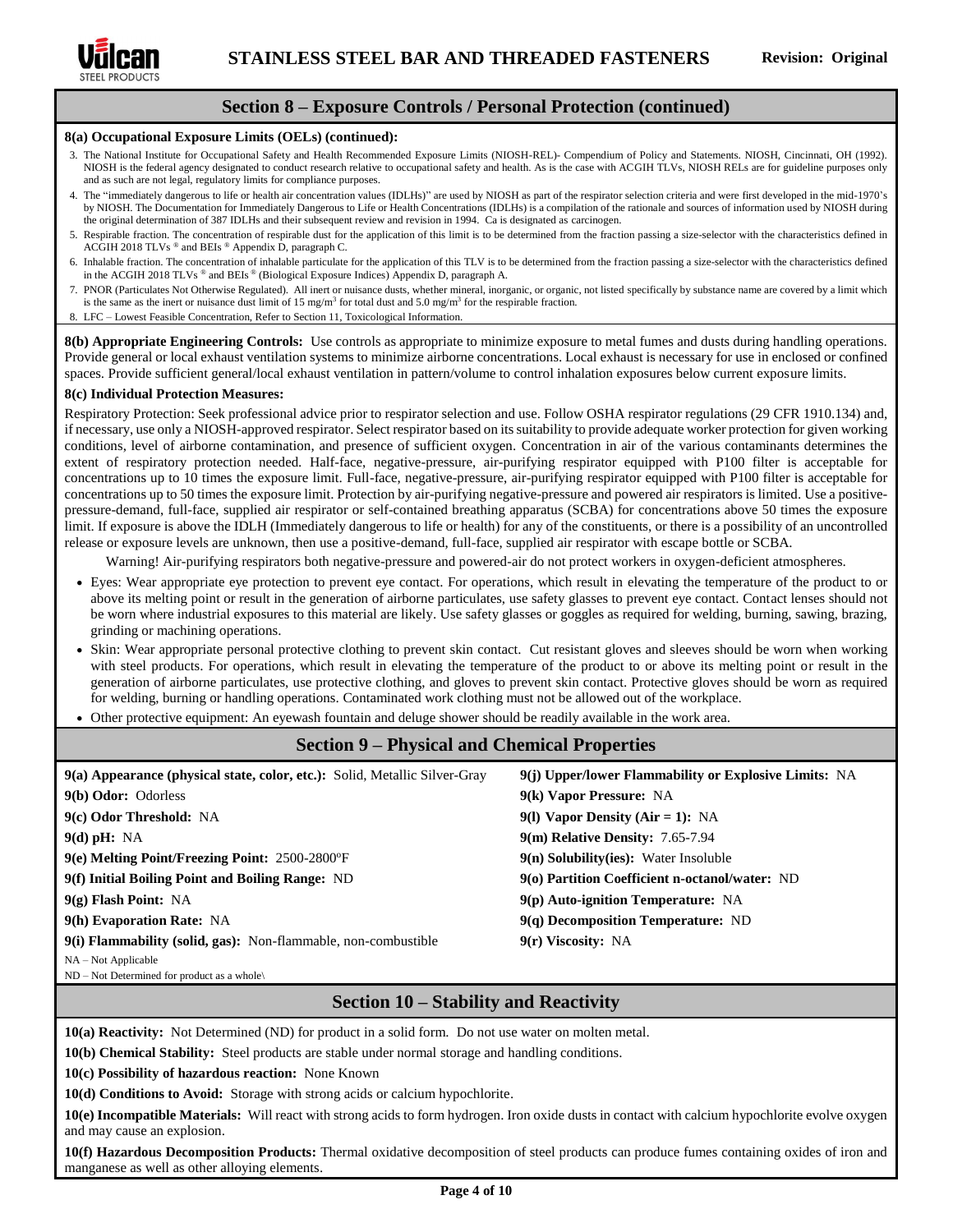

### **Section 11 – Toxicological Information**

**11(a-e) Information on toxicological effects:** The following toxicity data has been determined for **Stainless Steel Bar and Threaded Fasteners** when further processed using the information available for its components applied to the guidance on the preparation of an SDS under the GHS requirements of OSHA and the EU CPL:

| <b>Hazard Classification</b>                                                                         | <b>Hazard Category</b> |                 | <b>Hazard</b>               | <b>Signal Word</b> | <b>Hazard Statement</b>                                                                                 |  |
|------------------------------------------------------------------------------------------------------|------------------------|-----------------|-----------------------------|--------------------|---------------------------------------------------------------------------------------------------------|--|
|                                                                                                      | EU                     | <b>OSHA</b>     | <b>Symbols</b>              |                    |                                                                                                         |  |
| <b>Acute Toxicity Hazard (covers)</b><br>Categories 1-5)                                             | $NA*$                  | $4^a$           |                             | Warning            | Harmful if swallowed.                                                                                   |  |
| <b>Eye Damage/ Irritation (covers)</b><br>Categories 1, 2A and 2B)                                   | $NA*$                  | 2B <sup>c</sup> | N <sub>0</sub><br>Pictogram | <b>Warning</b>     | Causes eye irritation.                                                                                  |  |
| <b>Skin/Dermal Sensitization (covers)</b><br>Category 1)                                             | $NA*$                  | 1 <sup>d</sup>  |                             | <b>Warning</b>     | May cause an allergic skin reaction.                                                                    |  |
| <b>Respiratory Sensitization (covers)</b><br>Category $1A & B$ )                                     | $NA*$                  | 1B <sup>e</sup> |                             | Warning            | May cause allergy or asthma symptoms or breathing difficulties if<br>inhaled.                           |  |
| <b>Carcinogenicity</b> (covers Categories 1A,<br>$1B$ and $2)$                                       | $NA*$                  | 1B <sup>g</sup> |                             | <b>Warning</b>     | May cause cancer.                                                                                       |  |
| <b>Toxic Reproduction</b> (covers Categories<br>1A, 1B and 2)                                        | $NA*$                  | 2 <sup>h</sup>  |                             | <b>Warning</b>     | Suspected of damaging fertility or the unborn child.                                                    |  |
| <b>Specific Target Organ Toxicity</b><br>(STOT) Following Single Exposure<br>(covers Categories 1-3) | $NA*$                  | $3^{i}$         |                             | Warning            | May cause respiratory irritation.                                                                       |  |
| <b>STOT following Repeated Exposure</b><br>(covers Categories 1 and 2)                               | $NA*$                  | $1^{j}$         |                             | <b>Danger</b>      | Causes damage to lungs and central nervous system through prolonged<br>or repeated inhalation exposure. |  |

\* Not Applicable – Steel products are considered articles and as such are not required to have an SDS or Hazard Classifications according to the criteria specified in REACH Regulation (EC) No 1907/2006] and CPL Regulation (EC) No 1272/2008. See above European Health classification of substances.

Toxicological data listed below are presented regardless to classification criteria. Individual hazard classification categories where the toxicological information has met or exceeded a classification criteria threshold are listed above.

- a. No LC<sup>50</sup> or LD<sup>50</sup> has been established for **Stainless Steel Bar and Threaded Fasteners**. The following data has been determined for the components:
	- **Nickel:** LD<sub>50</sub> > 9000 mg/kg (Oral/Rat)
	- **Copper:** Rat  $LD_{50} = 481$  mg/kg (REACH)  $Rat LD<sub>50</sub> > 2500 mg/kg (REACH)$
	- **Manganese:** Rat  $LD_{50} > 2000$  mg/kg (REACH) Rat LD<sup>50</sup> > 9000 mg/kg (NLM Toxnet)
	- **Titanium Dioxide:**  $LD_{50} > 10,000$  mg/kg (Oral/Rat);  $LC_{50} > 6.82$  mg/l (Inhalation/Rat)
	- **Cobalt:**  $LD50 = 10$  mg/ $L(rat)$  $LD_{50} = 500$  mg/kg (Oral/Rat)

Rat  $LD_{50} = 1060$  mg/kg (IUCLID) Rat  $LD_{50} = 984$  mg/kg (IUCLID) Rabbit  $LD_{50} = 890$  mg/kg (IUCLID)

• **Iron:** Rat  $LD_{50} = 98.6$  g/kg (REACH)

- **Silicon:**  $L_{D50} = 3160$  mg/kg (Oral/Rat)
- **Aluminum:** Rat  $LD_{50} > 15.9$  g/kg (REACH)
- **Manganese:** Rat  $LD_{50} > 2000$  mg/kg (REACH)
	- Rat LD<sup>50</sup> > 9000 mg/kg (NLM Toxnet)

b. No Skin (Dermal) Irritation data available for **Stainless Steel Bar and Threaded Fasteners** as a mixture. The following Skin (Dermal) Irritation information was found for the components:

- **Molybdenum:** May cause skin irritation.
- c. No Eye Irritation data available for **Stainless Steel Bar and Threaded Fasteners** as a mixture. The following Eye Irritation information was found for the components:
	- **Iron and Molybdenum**: Causes eye irritation.
	- **Nickel:** Slight eye irritation from particulate abrasion only.
- d. No Skin (Dermal)/respiratory Sensitization data available for **Stainless Steel Bar and Threaded Fasteners** as a mixture. The following Skin (Dermal) Sensitization information was found for the components:
	- **Nickel:** May cause allergic skin sensitization.
	- **Cobalt:** Skin Sensitizing In vitro mouse local lymph node. Guinea Pig Maximization test and patch test sensitizing.
- e. No Respiratory Sensitization data available for **Stainless Steel Bar and Threaded Fasteners** as a mixture or its components.
	- **Cobalt:** Respiratory sensitizer.
- f. No Germ Cell Mutagenicity data available for **Stainless Steel Bar and Threaded Fasteners** as a mixture. The following Mutagenicity and Genotoxicity information was found for the components:
	- **Nickel:** EU RAR has found positive results in vitro and in vivo but insufficient data for classification.
	- **Iron:** IUCLID has found some positive and negative findings in vitro.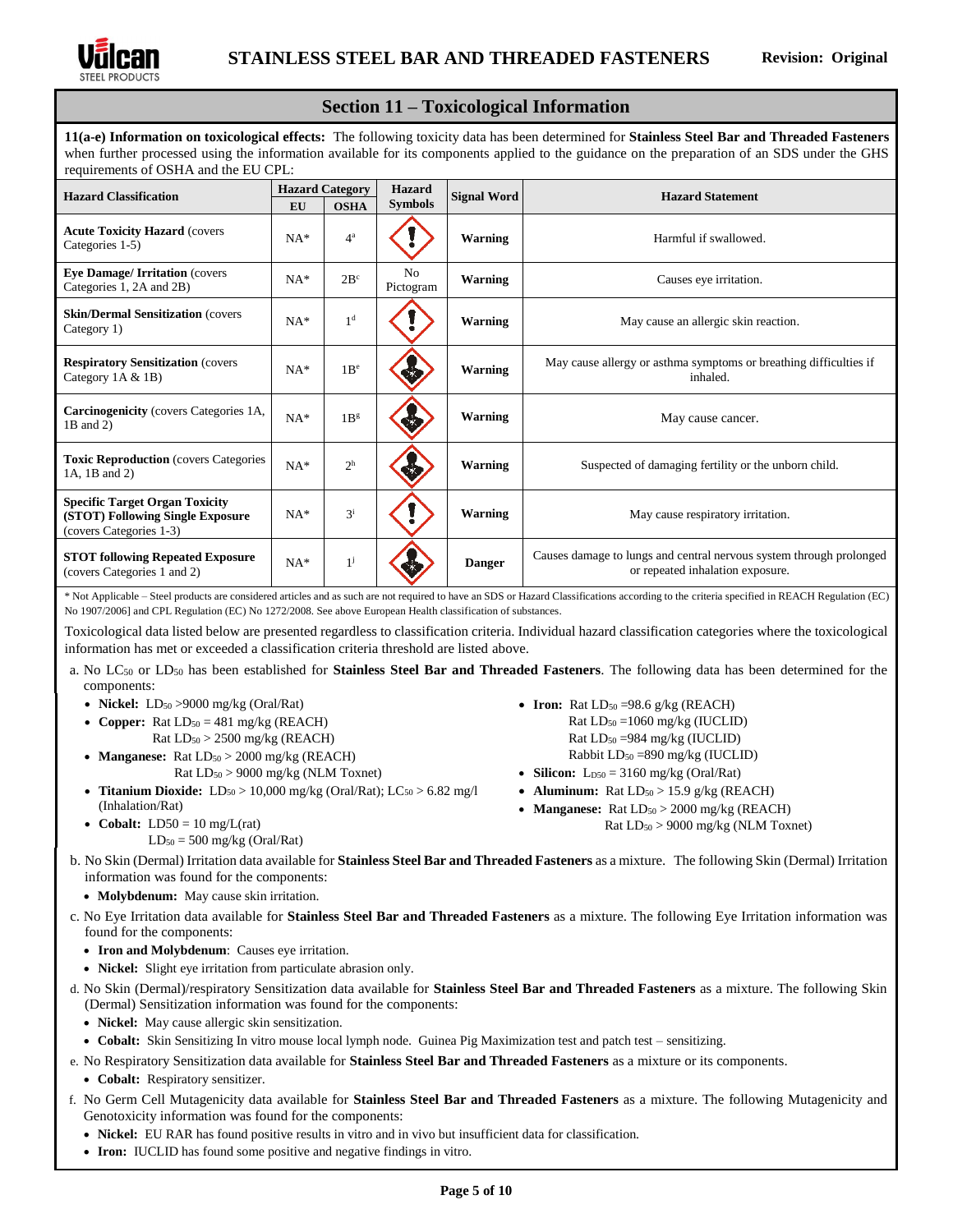

### **Section 11 – Toxicological Information (continued)**

#### **11(a-e) Information on toxicological effects (continued):**

- g. Carcinogenicity: IARC, NTP, and OSHA do not list **Stainless Steel Bar and Threaded Fasteners** as carcinogens. The following Carcinogenicity information was found for the components:
	- **Nickel and certain nickel compounds:** IARC-1 (compounds), carcinogen to humans; IARC-2B (elemental & alloys), possibly carcinogenic to humans; ACGIH TLV-A1 (insoluble compounds, as Ni), confirmed human carcinogen; TLV-A5 (elemental), not suspected as a human carcinogen; NTP–K, known to be a carcinogen; NIOSH–Ca, potential occupational carcinogen
	- **Chromium (as metal and trivalent chromium compounds):** IARC-3 (organic & inorganic compounds), unclassifiable as to carcinogenicity in humans; ACGIH TLV-A4, not classifiable as a human carcinogen; EPA-D, not classifiable as to human carcinogenicity (CBD, cannot be determined).
	- **Chromium (hexavalent):** IARC-1, carcinogen to humans; ACGIH TLV-A1, confirmed human carcinogen; NIOSH–Ca, potential occupational carcinogen; NTP–K, known to be a carcinogen; EPA-A, human carcinogen (by inhalation route of entry), EPA-K, cannot be determined, not classifiable as to human carcinogenicity.
	- **Welding Fumes:** IARC-2B, possibly carcinogenic to humans; NIOSH–Ca, potential occupational carcinogen.
	- **Cobalt**: IARC-2B, possibly carcinogenic to humans; ACGIH TLV-A3 (inorganic compounds), confirmed animal carcinogen with unknown relevance to humans; NTP-R (that releases cobalt ions in vivo), reasonably anticipated to be a human carcinogen (RAHC).
	- **Titanium Dioxide:** IARC-2B, possibly carcinogenic to humans; ACGIH TLV-A4, not classifiable as a human carcinogen; NIOSH-Ca, potential occupational carcinogen.
- h. No Toxic Reproduction data available for **Stainless Steel Bar and Threaded Fasteners** as a mixture. The following Toxic Reproductive information was found for the components:
	- **Nickel:** Effects on fertility.
- i. No Specific Target Organ Toxicity (STOT) following a Single Exposure data available for **Stainless Steel Bar and Threaded Fasteners** as a mixture. The following STOT following a Single Exposure data was found for the components:
	- **Iron and Molybdenum:** Irritating to Respiratory tract.
	- **Aluminum:** Repeated exposure associated with Asthma, fibrosis in lungs and encephalopathy in humans.
- j. No Specific Target Organ Toxicity (STOT) following Repeated Exposure data was available for **Stainless Steel Bar and Threaded Fasteners** as a whole. The following STOT following Repeated Exposure data was found for the components:
	- Nickel: Rat 4 wk inhalation LOEL 4 mg/m<sup>3</sup> Lung and Lymph node histopathology. Rat 2 yr inhalation LOEL 0.1 mg/ m<sup>3</sup> Pigment in kidney, effects on hematopoiesis spleen and bone marrow and adrenal tumor. Rat 13 Week Inhalation LOAEC 1.0 mg/m<sup>3</sup>Lung weights, and Alveolar histopathology.
	- **Copper:** Target organs affected Skin, eyes liver, kidneys and respiratory tract.
	- **Manganese:** Inhalation of metal fumes Degenerative changes in human Brain; Behavioral: Changes in motor activity and muscle weakness (Whitlock *et al.,* 1966).
	- Aluminum: Reviews have found chronic exposure to aluminum flake has been reported to cause pneumoconiosis in workers. Repeat oral exposure to aluminum results in decrements in neurobehavioral function and development.
	- **Manganese:** Inhalation of metal fumes Degenerative changes in human Brain; Behavioral: Changes in motor activity and muscle weakness (Whitlock *et al.,* 1966).
	- **Titanium Dioxide:** Inflammatory lesions in rat lungs produced by 3-month exposures to either 22.3 mg/m<sup>3</sup> of ultrafine TiO2; lesions "regressed" during a 1-year period following cessation of exposure.

The above toxicity information was determined from available scientific sources to illustrate the prevailing posture of the scientific community. The scientific resources includes: The American Conference of Governmental Industrial Hygienist (ACGIH) Documentation of the Threshold Limit Values (TLVs) and Biological Exposure indices (BEIs) with Other Worldwide Occupational Exposure Values 2018, The International Agency for Research on Cancer (IARC), The National Toxicology Program (NTP) updated documentation, the World Health Organization (WHO) and other available resources, the International Uniform Chemical Information Database (IUCLID), European Union Risk Assessment Report (EU-RAR), Concise International Chemical Assessment Documents (CICAD), European Union Scientific Committee for Occupational Exposure Limits (EU-SCOEL), Agency for Toxic Substances and Disease Registry (ATSDR), Hazardous Substance Data Bank (HSDB), and International Programme on Chemical Safety (IPCS).

The following health hazard information is provided regardless to classification criteria and is based on the individual component(s) and potential resultant components from further processing:

#### **Acute Effects:**

- **Inhalation:** Excessive exposure to high concentrations of dust may cause irritation to the eyes, skin and mucous membranes of the upper respiratory tract. Excessive inhalation of fumes of freshly formed metal oxide particles sized below 1.5 microns and usually between 0.02-0.05 microns from many metals can produce an acute reaction known as "metal fume fever". Symptoms consist of chills and fever (very similar to and easily confused with flu symptoms), metallic taste in the mouth, dryness and irritation of the throat followed by weakness and muscle pain. The symptoms come on in a few hours after excessive exposures and usually last from 12 to 48 hours. Long-term effects from metal fume fever have not been noted. Freshly formed oxide fumes of manganese and copper have been associated with causing metal fume fever.
- **Eye:** Excessive exposure to high concentrations of dust may cause irritation to the eyes.
- **Skin:** Skin contact with dusts may cause irritation or sensitization, possibly leading to dermatitis. Skin contact with metallic fumes and dusts may cause physical abrasion.
- **Ingestion:** Ingestion of harmful amounts of this product as distributed is unlikely due to its solid insoluble form. Ingestion of dust may cause nausea or vomiting.

#### **Acute Effects by component:**

- **Iron and oxides:** Iron is harmful if swallowed, causes skin irritation, and causes eye irritation. Contact with iron oxide has been reported to cause skin irritation and serious eye damage. Particles of iron or iron compounds, which become imbedded in the eye, may cause rust stains unless removed fairly promptly.
- **Nickel and oxides:** Nickel may cause allergic skin sensitization. Nickel oxide may cause an allergic skin.
- **Chromium, oxides and hexavalent chrome:** Hexavalent chrome causes damage to gastrointestinal tract, lung, severe skin burns and eye damage, serious eye damage, skin contact may cause an allergic skin reaction. Inhalation may cause allergic or asthmatic symptoms or breathing difficulties.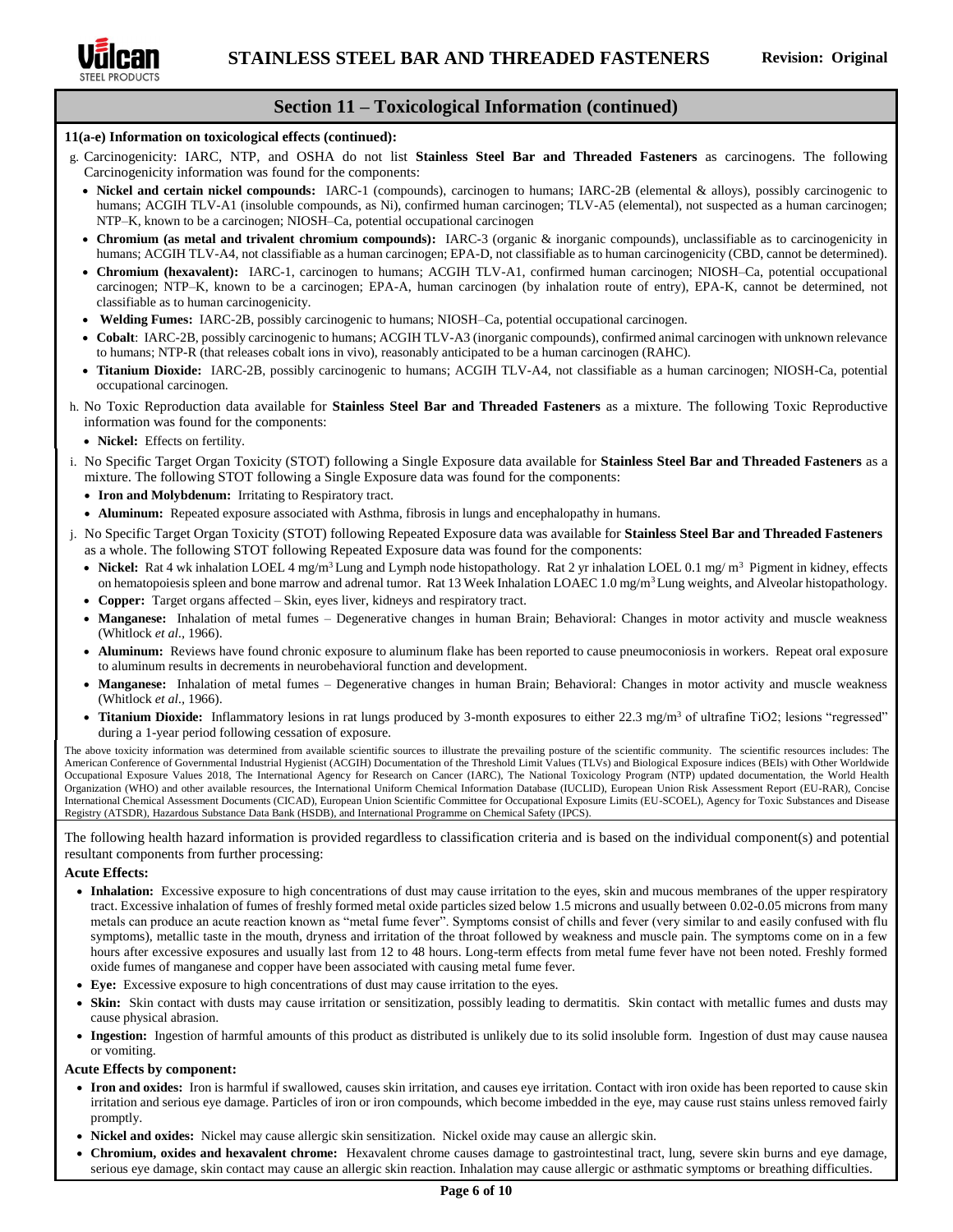

### **Section 11 – Toxicological Information (continued)**

#### **Acute Effects by component: (continued)**

- **Manganese and oxides:** Manganese and Manganese oxide are harmful if swallowed.
- **Molybdenum and oxides:** Molybdenum causes skin and eye irritation. Molybdenum oxide is toxic if swallowed and causes eye irritation.
- **Copper and oxides:** Copper may cause allergic skin reaction. Copper oxide is harmful if swallowed, causes skin and eye irritation, and may cause an allergic skin reaction.
- Silicon and oxides: May be harmful if swallowed.
- **Aluminum and aluminum oxides:** Inhalation may cause cough.
- **Cobalt and cobalt oxides:** May cause skin, eye and allergic skin reactions.
- **Titanium and titanium dioxides:** Not Reported / Not Classified

#### **Delayed (chronic) Effects by component:**

- **Iron and oxides:** Chronic inhalation of excessive concentrations of iron oxide fumes or dusts may result in the development of a benign pneumoconiosis, called siderosis, which is observable as an X-ray change. No physical impairment of lung function has been associated with siderosis. Inhalation of excessive concentrations of ferric oxide may enhance the risk of lung cancer development in workers exposed to pulmonary carcinogens. Iron oxide is listed as a Group 3 (not classifiable) carcinogen by the International Agency for Research on Cancer (IARC).
- **Nickel and oxides:** Exposure to nickel dusts and fumes can cause sensitization dermatitis, respiratory irritation, asthma, pulmonary fibrosis, edema and may cause nasal or lung cancer in humans. Causes damage to lungs through prolonged or repeated inhalation exposure. IARC lists nickel and certain nickel compounds as Group 2B carcinogens (sufficient animal data). ACGIH 2018 TLVs® and BEIs® lists insoluble nickel compounds as confirmed human carcinogens. Suspected of damaging the unborn child.
- **Chromium, oxides and hexavalent chromium:** The health hazards associated with exposure to chromium are dependent upon its oxidation state. The metal form (chromium as it exists in this product) is of very low toxicity. The hexavalent form is very toxic. Repeated or prolonged exposure to hexavalent chromium compounds may cause respiratory irritation, nosebleed, ulceration and perforation of the nasal septum. Industrial exposure to certain forms of hexavalent chromium has been related to an increased incidence of cancer. NTP (The National Toxicology Program) Fourth Annual report on Carcinogens cites "certain Chromium compounds" as human carcinogens. ACGIH has reviewed the toxicity data and concluded that chromium metal is not classifiable as a human carcinogen. Hexavalent chromium may cause genetic defects and is suspected of damaging the unborn child. Developmental toxicity in the mouse, suspected of damaging fertility or the unborn child.
- **Manganese and oxides:** Chronic exposure to high concentrations of manganese fumes and dusts may adversely affect the central nervous system with symptoms including languor, sleepiness, weakness, emotional disturbances, spastic gait, mask-like facial expression and paralysis. Animal studies indicate that manganese exposure may increase susceptibility to bacterial and viral infections. Occupational overexposure (Manganese) is a progressive, disabling neurological syndrome that typically begins with relatively mild symptoms and evolves to include altered gait, fine tremor, and sometimes, psychiatric disturbances. May cause damage to lungs with repeated or prolonged exposure. Neurobehavioral alterations in worker populations exposed to MnO including: speed and coordination of motor function are especially impaired.
- **Molybdenum and oxides:** Certain handling operations, such as burning and welding, may generate both insoluble molybdenum compounds (metal and molybdenum dioxide) and soluble molybdenum compounds (molybdenum trioxide). Molybdenum compounds generally exhibit a low order of toxicity with the trioxide the more toxic. However, some reports indicate that the dust of the molybdenum metal, molybdenum dioxide and molybdenum trioxide may cause eye, skin, nose and throat irritation in animals. Also, it has been reported to cause induction of tumors in experimental animals, suspected of causing cancer. Molybdenum oxide is suspected of causing cancer in humans.
- **Copper and oxides:** Inhalation of high concentrations of freshly formed oxide fumes and dusts of copper can cause metal fume fever. Chronic inhalation of copper dust has caused, in animals, hemolysis of the red blood cells, deposition of hemofuscin in the liver and pancreas, injury to lung cells and gastrointestinal symptoms.
- **Silicon and oxides:** Silicon dusts are a low health risk by inhalation and should be treated as a nuisance dust. Eye contact with pure material can cause particulate irritation. Skin contact with silicon dusts may cause physical abrasion.
- Aluminum and aluminum oxides: Considered to be an inert or nuisance dust.
- **Cobalt:** Chronic exposure to cobalt metal, dust, or fume may cause respiratory or dermatologic signs and symptoms. Following skin sensitization, contact with cobalt causes eruptions of dermatitis increases and on frictional surfaces of the arms, legs, and neck. Chronic respiratory exposure results in reduced lung function, increased fibrotic changes on chest X-ray, production of scanty mucoid sputum, and shortness of breath.
- **Titanium and titanium dioxides:** Titanium Oxide accumulates in the lungs and over time mostly in alveoli and macrophages. Exposure by inhalation route should be reduced to lowest levels to reduce accumulation in lungs. This accumulation is apparently responsible for carcinogenesis in rats only (no such response in mouse or hamster).

### **Section 12 – Ecological Information**

**12(a) Ecotoxicity (aquatic & terrestrial):** No Data Available for **Stainless Steel Bar and Threaded Fasteners** as sold/shipped. However, individual components of the product when processed have been found to be toxic to the environment. Metal dusts may migrate into soil and groundwater and be ingested by wildlife as follows:

- **Iron Oxide:** LC<sub>50</sub>: >1000 mg/L; Fish 48 h-EC<sub>50</sub> > 100 mg/L (Currenta, 2008k); 96 h-LC<sub>0</sub> ≥ 50,000 mg/L Test substance: Bayferrox 130 red (95 97%) Fe2O3; < 4% SiO<sup>2</sup> and Al2O3) (Bayer, 1989a)
- **Nickel Oxide:** IUCLID found  $LC_{50}$  in fish, invertebrates and algae > 100 mg/l.

**12(b) Persistence & Degradability:** No Data Available for **Stainless Steel Bar and Threaded Fasteners** as sold/shipped or individual components. **12(c) Bioaccumulative Potential:** No Data Available for **Stainless Steel Bar and Threaded Fasteners** as sold/shipped or individual components.

**12(d) Mobility (in soil):** No Data Available for **Stainless Steel Bar and Threaded Fasteners** as sold/shipped. However, individual components of the product have been found to be absorbed by plants from soil.

**12(e) Other adverse effects:** None Known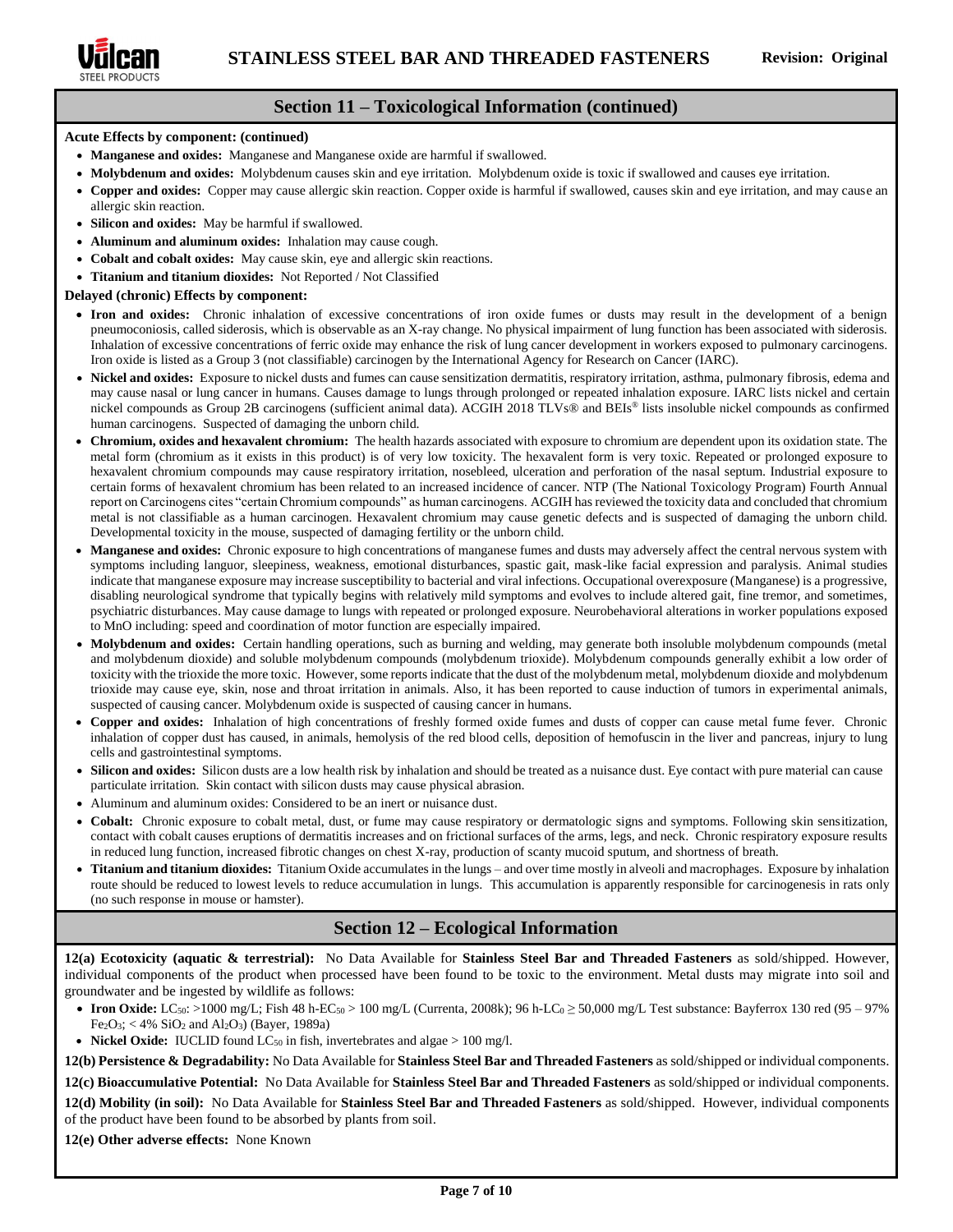

### **Section 12 – Ecological Information (continued)**

**Additional Information:**

**Hazard Category:** Not Reported **Signal Word:** No Signal Word

**Hazard Symbol:** No Symbol **Hazard Statement:** No Statement

**Disposal:** Steel scrap should be recycled whenever possible. Product dusts and fumes from processing operations should be recycled or classified by a competent environmental professional and disposed of in accordance with applicable federal, state or local regulations.

**Section 13 – Disposal Considerations**

**Container Cleaning and Disposal:** Follow applicable Federal, state and local regulations. Observe safe handling precautions. European Waste Catalogue (EWC): 16-01-17 (ferrous metals), 12-01-99 (wastes not otherwise specified), 16-03-04 (off specification batches and unused products), or 15-01-04 (metallic packaging).

**Please note this information is for Stainless Steel Bar and Threaded Fasteners in its original form. Any alterations can void this information.**

### **Section 14 – Transport Information**

#### **14 (a-g) Transportation Information:**

**US Department of Transportation (DOT) under 49 CFR 172.101 does not** regulate **Stainless Steel Bar and Threaded Fasteners** as a hazardous material. All federal, state, and local laws and regulations that apply to the transport of this type of material must be adhered to.

| <b>Shipping Name:</b> Not Applicable (NA) | <b>Packaging Authorizations</b> | <b>Quantity Limitations</b>            |
|-------------------------------------------|---------------------------------|----------------------------------------|
| <b>Shipping Symbols: NA</b>               | a) Exceptions: NA               | a) Passenger, Aircraft, or Railcar: NA |
| <b>Hazard Class: NA</b>                   | b) Group: NA                    | b) Cargo Aircraft Only: NA             |
| UN No.: NA                                | c) Authorization: NA            | <b>Vessel Stowage Requirements</b>     |
| <b>Packing Group: NA</b>                  |                                 | a) Vessel Stowage: NA                  |
| <b>DOT/IMO Label: NA</b>                  |                                 | b) Other: NA                           |
| <b>Special Provisions (172.102): NA</b>   |                                 | <b>DOT Reportable Quantities: NA</b>   |

**International Maritime Dangerous Goods (IMDG) and the Regulations Concerning the International Carriage of Dangerous Goods by Rail (RID)** classification, packaging and shipping requirements follow the US DOT Hazardous Materials Regulation.

**Regulations Concerning the International Carriage of Dangerous Goods by Road (ADR) does not** regulate **Stainless Steel Bar and Threaded Fasteners** as a hazardous material.

| <b>Shipping Name:</b> Not Applicable (NA) | Packaging                         | <b>Portable Tanks &amp; Bulk Containers</b> |
|-------------------------------------------|-----------------------------------|---------------------------------------------|
| <b>Classification Code: NA</b>            | a) Packing Instructions: NA       | a) Instructions: NA                         |
| UN No.: NA                                | b) Special Packing Provisions: NA | b) Special Provisions: NA                   |
| <b>Packing Group: NA</b>                  | c) Mixed Packing Provisions: NA   |                                             |
| <b>ADR Label: NA</b>                      |                                   |                                             |
| <b>Special Provisions: NA</b>             |                                   |                                             |
| <b>Limited Quantities: NA</b>             |                                   |                                             |
|                                           |                                   |                                             |

#### **International Air Transport Association (IATA) does not** regulate **Stainless Steel Bar and Threaded Fasteners** as a hazardous material.

| Passenger & Cargo Aircraft<br><b>Shipping Name:</b> Not Applicable (NA) |                                                    | Cargo Aircraft Only: Special Provisions: |                                     |                     |
|-------------------------------------------------------------------------|----------------------------------------------------|------------------------------------------|-------------------------------------|---------------------|
| <b>Class/Division: NA</b>                                               | Limited Quantity (EQ)                              |                                          | <b>Pkg Inst: NA</b>                 | NA                  |
| <b>Hazard Label (s): NA</b>                                             | <b>Pkg Inst: NA</b>                                | <b>Pkg Inst: NA</b>                      |                                     | <b>ERG Code: NA</b> |
| UN No.: NA                                                              |                                                    |                                          | <b>Max Net Oty/Pkg:</b>             |                     |
| <b>Packing Group: NA</b>                                                | Max Net Qty/Pkg:<br>NA.                            | <b>Max Net Oty/Pkg:</b><br><b>NA</b>     | <b>NA</b>                           |                     |
| <b>Excepted Quantities (EQ): NA</b>                                     |                                                    |                                          |                                     |                     |
| Pkg Inst – Packing Instructions                                         | Max Net Oty/Pkg – Maximum Net Quantity per Package |                                          | ERG – Emergency Response Drill Code |                     |

#### **Transport Dangerous Goods (TDG) Classification: Stainless Steel Bar and Threaded Fasteners** does not have a TDG classification.

### **Section 15 – Regulatory Information**

**Regulatory Information:** *The following listing of regulations relating to a Vulcan Threaded Products (dba Vulcan Steel Products) product may not be complete and should not be solely relied upon for all regulatory compliance responsibilities.*

This product and/or its constituents are subject to the following regulations:

**OSHA Regulations: Air Contaminant (29 CFR 1910.1000, Table Z-1, Z-2, Z-3):** The product, **Stainless Steel Bar and Threaded Fasteners**  as a whole is not listed. However, individual components of the product are listed: Refer to Section 8, Exposure Controls and Personal Protection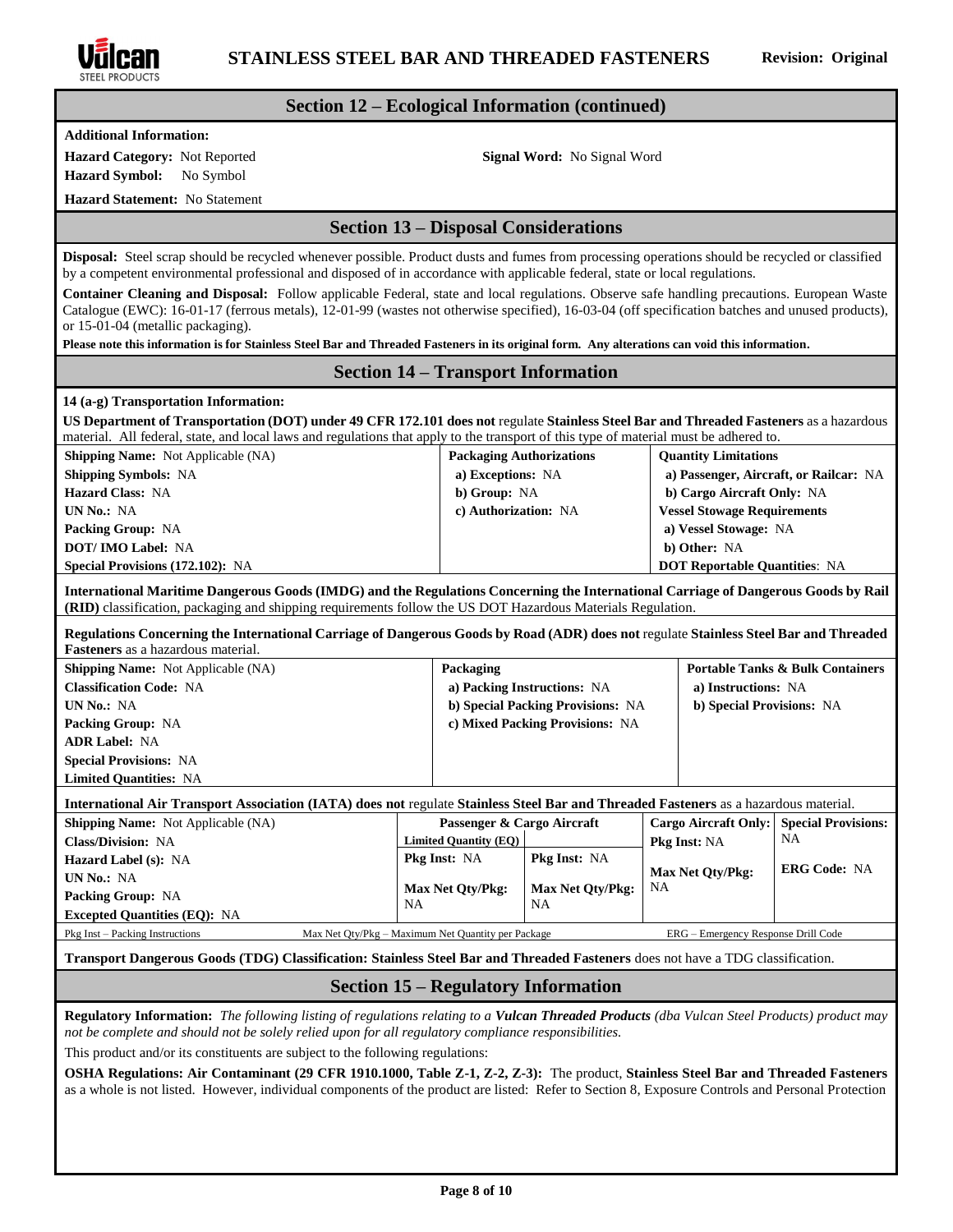

### **Section 15 – Regulatory Information (continued)**

**EPA Regulations:** The product, **Stainless Steel Bar and Threaded Fasteners** is not listed as a whole. However, individual components of the product are listed:

| <b>Components</b> | <b>Regulations</b>                |
|-------------------|-----------------------------------|
| Iron              | TSCA, SDWA                        |
| Nickel            | CERCLA, CWA, SARA 313, TSCA       |
| Chromium          | CERCLA, SARA 313                  |
| Manganese         | SARA 313, TSCA                    |
| Molybdenum        | TSCA                              |
| Copper            | CERCLA, CWA, SARA 313, TSCA, SDWA |
| Aluminum          | SARA 313, TSCA, SDWA              |
| Cobalt            | <b>SARA 313</b>                   |
| Titanium          | TSCA                              |

#### **SARA Potential Hazard Categories:** Immediate Acute Health Hazard; Delayed Chronic Health Hazard

**Regulations Key:**

- CAA Clean Air Act (42 USC Sec. 7412; 40 CFR Part 61 [As of: 8/18/06])
- CERCLA Comprehensive Environmental Response, Compensation and Liability Act (42 USC secs. 9601(14), 9603(a); 40 CFR Sec. 302.4, Table 302.4, Table 302.4 and App. A)
	- CWA Clean Water Act (33 USC Secs. 1311; 1314(b), (c), ©, (g); 136(b), (c); 137(b), (c) [as of 8/2/06])
- RCRA Resource Conservation Recovery Act (42 USC Sec. 6921; 40 CFR Part 261 App VIII)
- SARA Superfund Amendments and Reauthorization Act of 1986 Title III Section 302 Extremely Hazardous Substances (42 USC secs. 11023, 13106; 40 CFR sec. 372.65) and Section 313 Toxic Chemicals (42 USC secs. 11023, 13106; 40 CFR sec. 372.65 [as of 6/30/05])
- TSCA Toxic Substance Control Act (15 U.S.C. s/s 2601 et seq. [1976])
- SDWA Safe Drinking Water Act (42 U.S.C. s/s 300f et seq. [1974])

**Section 313 Supplier Notification:** The product, **Stainless Steel Bar and Threaded Fasteners** contains the following toxic chemicals subject to the reporting requirements of section 313 of Title III of the Superfund Amendments and Reauthorization Act of 1986 and 40 CFR part 372:

| $CAS \#$  | <b>Chemical Name</b> | <b>Percent by Weight</b> |
|-----------|----------------------|--------------------------|
| 7440-02-0 | Nickel               | $40 \text{ max}$         |
| 7440-47-3 | Chromium             | $30 \text{ max}$         |
| 7439-96-5 | Manganese            | $15 \text{ max}$         |
| 7440-50-8 | Copper               | 5 max                    |
| 7429-90-5 | Aluminum             | 1 max                    |
| 7440-48-4 | Cobalt               | 1 max                    |

**State Regulations:** The product, **Stainless Steel Bar and Threaded Fasteners** as a whole is not listed in any state regulations. However, individual components of the product are listed in various state regulations:

Pennsylvania Right to Know: Contains regulated material in the following categories:

- Hazardous Substances: Nickel, Chromium, Manganese, Molybdenum, Copper, Silicon, Aluminum, Cobalt
- Environmental Hazards: Nickel, Chromium, Manganese, Copper, Aluminum, Cobalt
- Special Hazardous Substance: Nickel, Chromium
- California Prop. 65: To the best of Vulcan's knowledge, this product is in compliance with Proposition 65, and reasonably anticipated use of this product will not result in exposure to any Proposition 65 chemicals that would require a Proposition 65 warning. For more

information go to www.P65Warnings.ca.gov. New Jersey: Contains regulated material in the following categories:

- Hazardous Substance: Nickel, Chromium, Manganese, Molybdenum, Copper, Silicon, Aluminum, Cobalt, Titanium
- Environmental Hazard: Nickel, Chromium, Manganese, Copper, Cobalt
- Special Hazard: Chromium, Manganese, Silicon, Aluminum, Cobalt

Minnesota: Nickel, Chromium, Manganese, Molybdenum, Cobalt

Massachusetts: Nickel, Chromium, Manganese, Molybdenum compounds, Copper compounds, Silicon, Aluminum, Cobalt

#### **Other Regulations:**

**WHMIS Classification (Canadian):** The product, **Stainless Steel Bar and Threaded Fastener**s is not listed as a whole. However individual components are listed.

| <b>Ingredients</b> | <b>WHMIS Classification</b>                                                                                                                  |  |
|--------------------|----------------------------------------------------------------------------------------------------------------------------------------------|--|
| Iron               | Combustible dusts $-$ Category 1 (may form combustible dust concentrations in air)                                                           |  |
| Nickel             | Skin sensitization – Category 1; Carcinogenicity – Category 2; Specific target organ toxicity – repeated exposure – Category                 |  |
| Chromium           | Combustible dusts*                                                                                                                           |  |
| Manganese          | Reproductive toxicity – Category 2; Specific target organ toxicity – repeated exposure – Category 1; Combustible dusts*                      |  |
| Copper             | Acute oral toxicity – oral – Category 4; Combustible dusts*                                                                                  |  |
| Silicon            | Flammable solids – Category 2 (The classification "Flammable solids" refers to the amorphous form of silicon powder);<br>Combustible dusts** |  |
| Cobalt             | Respiratory sensitization – Category 1; Skin sensitization – Category 1; Carcinogenicity – Category 2                                        |  |